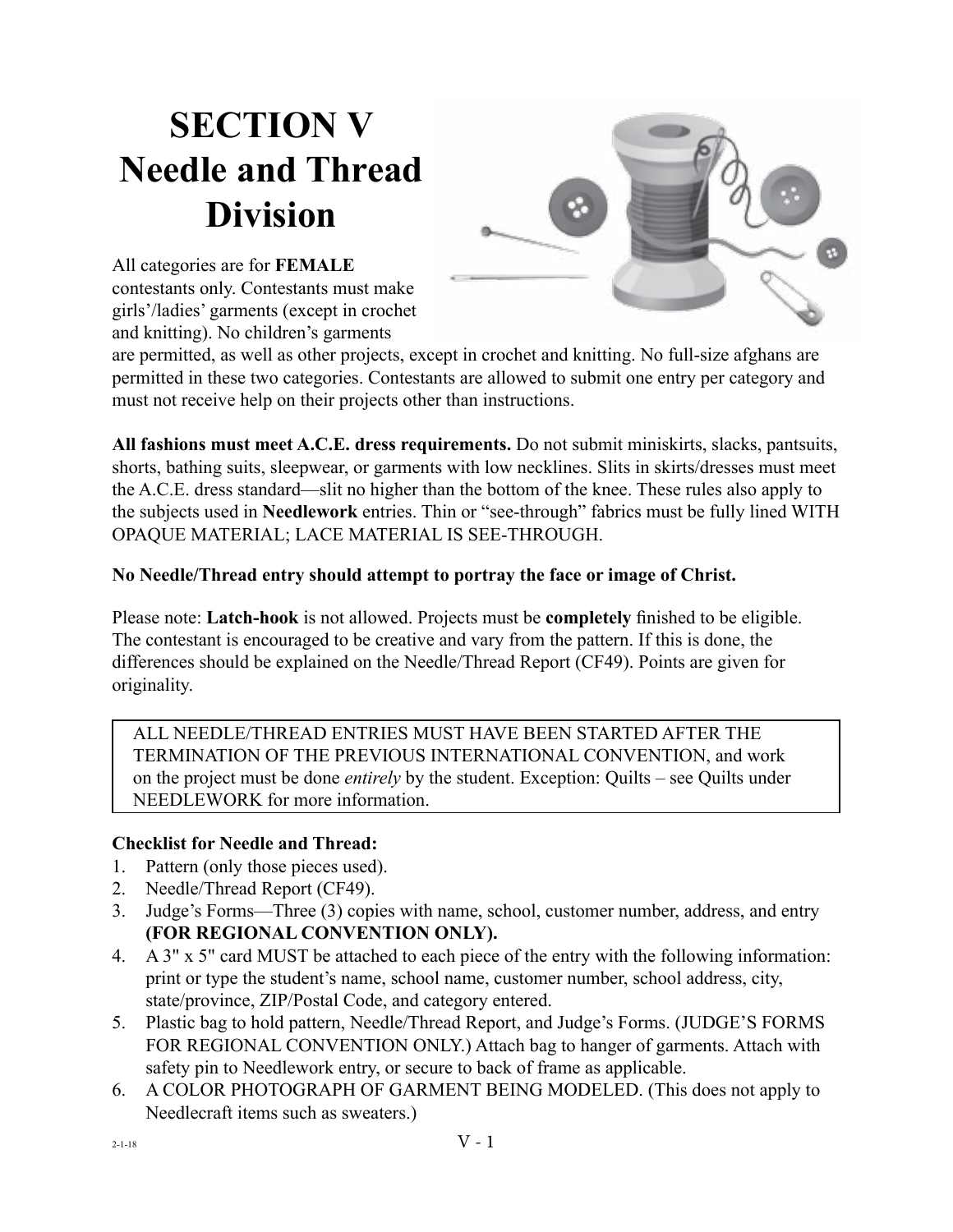**Note to Sponsor:** Be sure the contestant enters her project in the correct category. Review the Judge's Forms to see where points are given and make sure that the entry includes each point. Seam finishes are judged according to the work involved as well as neatness. **Christian appearance is a must in all entries.**

#### GARMENTS

- 1. **Coordinates**—Two pieces only. Select one of the combinations: skirt and blouse; jumper and blouse; two-piece dress; or culottes and blouse. **Use appropriate fabric for coordinates.**
- 2. **Dresses**—church dresses, casual dresses, tailored dresses one piece only, materials used must meet A.C.E. guidelines.
- 3. **Formals**—full-length (to the shoe top) dress or fancy blouse and skirt combination. **No uneven hems.** The hems may be altered after competition to tea length or uneven hems if the student prefers those styles. (Materials used must be A.C.E. guidelines.)
- 4. **Coats/Suits**—raincoats and overcoats must be three-fourths (3/4) or dress length (**NO JACKETS) and fully lined.** The three-fourths length coat is to be just below the fingertips when the arms are held straight down at the sides. Suits (2-piece minimum) should meet A.C.E. dress requirements and be **fully lined**. A portion of the lining on all garments in this category must be left open for judging.

**NO SERGED SEAMS** on garments. There is no way to judge a serged seam against a hand/machine finished seam. **NOTE:** Serging may be used to finish a seam, as you would use a zig-zag stitch. See Hints from the Needle/Thread Judges.

POSSIBLE POINTS

## **COORDINATES/DRESSES/FORMALS JUDGING CRITERIA**

Areas of Evaluation

|                                                                               | PUSSIBLE PUINTS     |          |
|-------------------------------------------------------------------------------|---------------------|----------|
| Meets A.C.E. Guidelines appearance—Length, cut, modesty                       |                     | $(1-10)$ |
| Pattern and photograph submitted                                              |                     | $(1-5)$  |
| <b>Creativity—Pattern changes, color changes, originality</b>                 |                     | $(1-10)$ |
| <b>Overall beauty—Coordination of colors and accessories (such as buttons</b> |                     |          |
| and bows), matching of plaids, etc.                                           |                     | $(1-10)$ |
| <b>Stitching—Machine and hand</b>                                             |                     | $(1-15)$ |
| <b>Seam finish</b>                                                            |                     | $(1-10)$ |
| Zipper, buttonholes, or fastenings                                            |                     | $(1-10)$ |
| <b>Sleeve set and detail</b>                                                  |                     | $(1-10)$ |
| Collar/neckline detail                                                        |                     | $(1-5)$  |
| Hem detail                                                                    |                     | $(1-10)$ |
| <b>Proper documentation submitted</b>                                         |                     | $(1-5)$  |
|                                                                               | <b>TOTAL POINTS</b> | (100)    |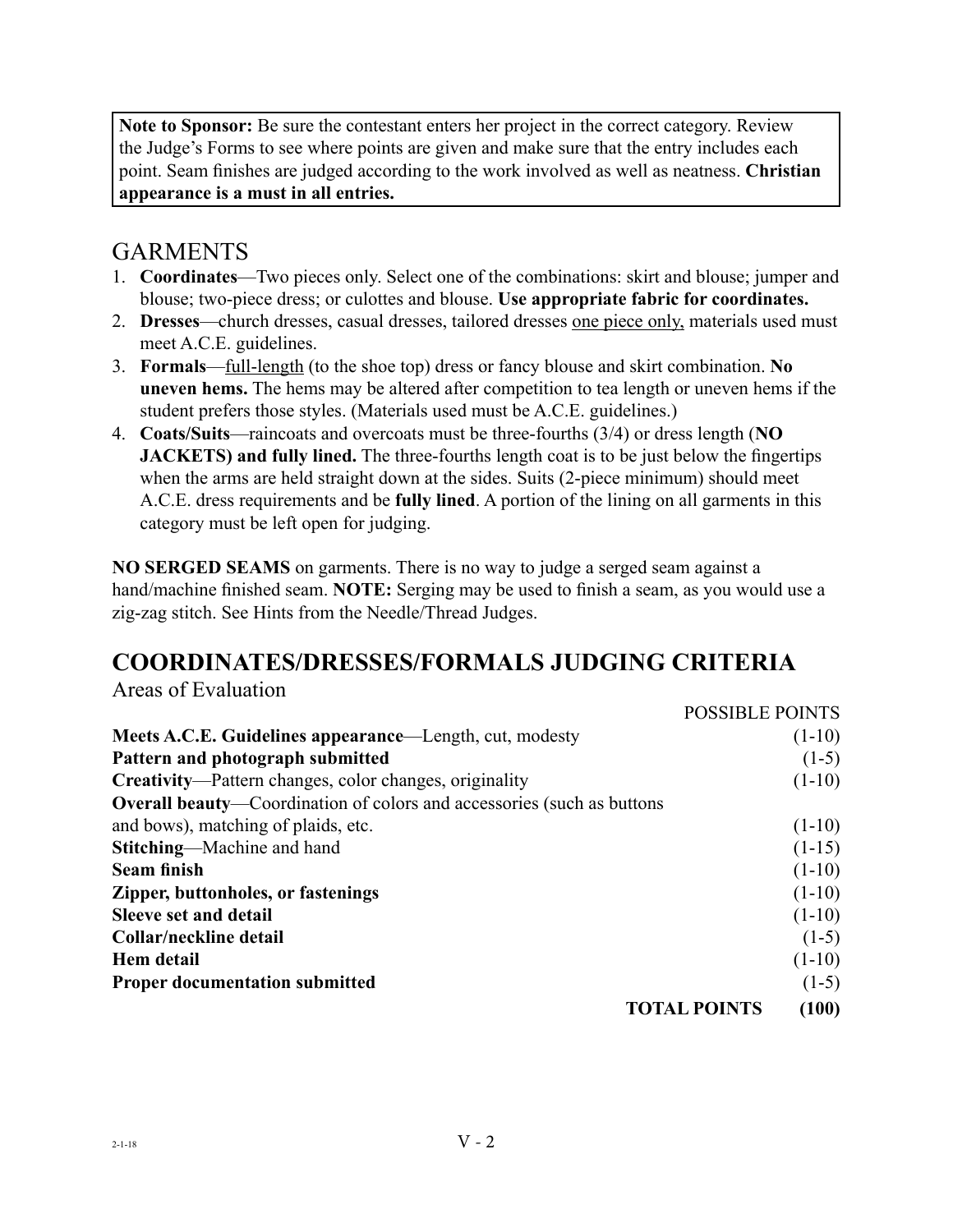## **COATS/SUITS JUDGING CRITERIA**

Areas of Evaluation

|                                                                               | <b>POSSIBLE POINTS</b> |          |
|-------------------------------------------------------------------------------|------------------------|----------|
| Pattern and photograph submitted                                              |                        | $(1-5)$  |
| <b>Creativity—Pattern changes, color changes, originality</b>                 |                        | $(1-10)$ |
| <b>Overall beauty—Coordination of colors and accessories (such as buttons</b> |                        |          |
| and bows), matching of plaids, etc.                                           |                        | $(1-10)$ |
| Stitching—Machine and hand                                                    |                        | $(1-10)$ |
| <b>Seam finish</b>                                                            |                        | $(1-10)$ |
| <b>Buttonholes, zippers, or fastenings</b>                                    |                        | $(1-10)$ |
| <b>Sleeve set and detail</b>                                                  |                        | $(1-10)$ |
| Collar/neckline detail                                                        |                        | $(1-10)$ |
| <b>Hem</b> detail                                                             |                        | $(1-5)$  |
| Lining and interfacing                                                        |                        | $(1-10)$ |
| <b>Proper documentation submitted</b>                                         |                        | $(1-5)$  |
| <b>Meets A.C.E. Guidelines</b>                                                |                        | $(1-5)$  |
|                                                                               | <b>TOTAL POINTS</b>    | (100)    |

#### **NEEDLECRAFT**

- 1. **Counted Cross-Stitch**—**No stamped** cross-stitch will be accepted. Pictures must be framed without glass. The back of all work must be accessible for judging. Example: tablecloths, place mats, pictures, samplers.
- 2. **Embroidery**—Decorating fabric with embroidery floss or thread. The back of all work must be accessible for judging. Pictures must be framed without glass. No counted cross-stitch, see "Counted Cross-Stitch" category. "Punch and sew" embroidery will not be accepted. Only regular "needle and thread" embroidery will be judged. Examples: scarves, pillowcases, tablecloths, hand towels, borders for skirts, pillows, pictures, samplers.
- 3. **Crochet**—Examples: baby afghans (no dimension smaller than 36 inches and no dimension larger than 48 inches), shawls, tablecloths, bedspreads, dresses, sweaters, baby garment sets (sweater, cap, mittens, or booties).
- 4. **Knitting**—**Machine knitting not allowed**. Examples: baby afghans (no dimension smaller than 36 inches and no dimension larger than 48 inches), shawls, tablecloths, bedspreads, dresses, sweaters, baby garment sets (sweater, cap, mittens, or booties).
- 5. **Afghans** –Afghans may be either crocheted or knitted. No baby afghans in this category. **Minimum size is 50**" **x 70**"**.**
- 6. **Quilts**—May be machine or hand constructed. (Hand constructed quilts will receive higher points.) **Minimum size is 50"** x 70". Quilts must have been started and completed within fifteen months of Regional Convention. See Hints from the Needle/Thread Judges.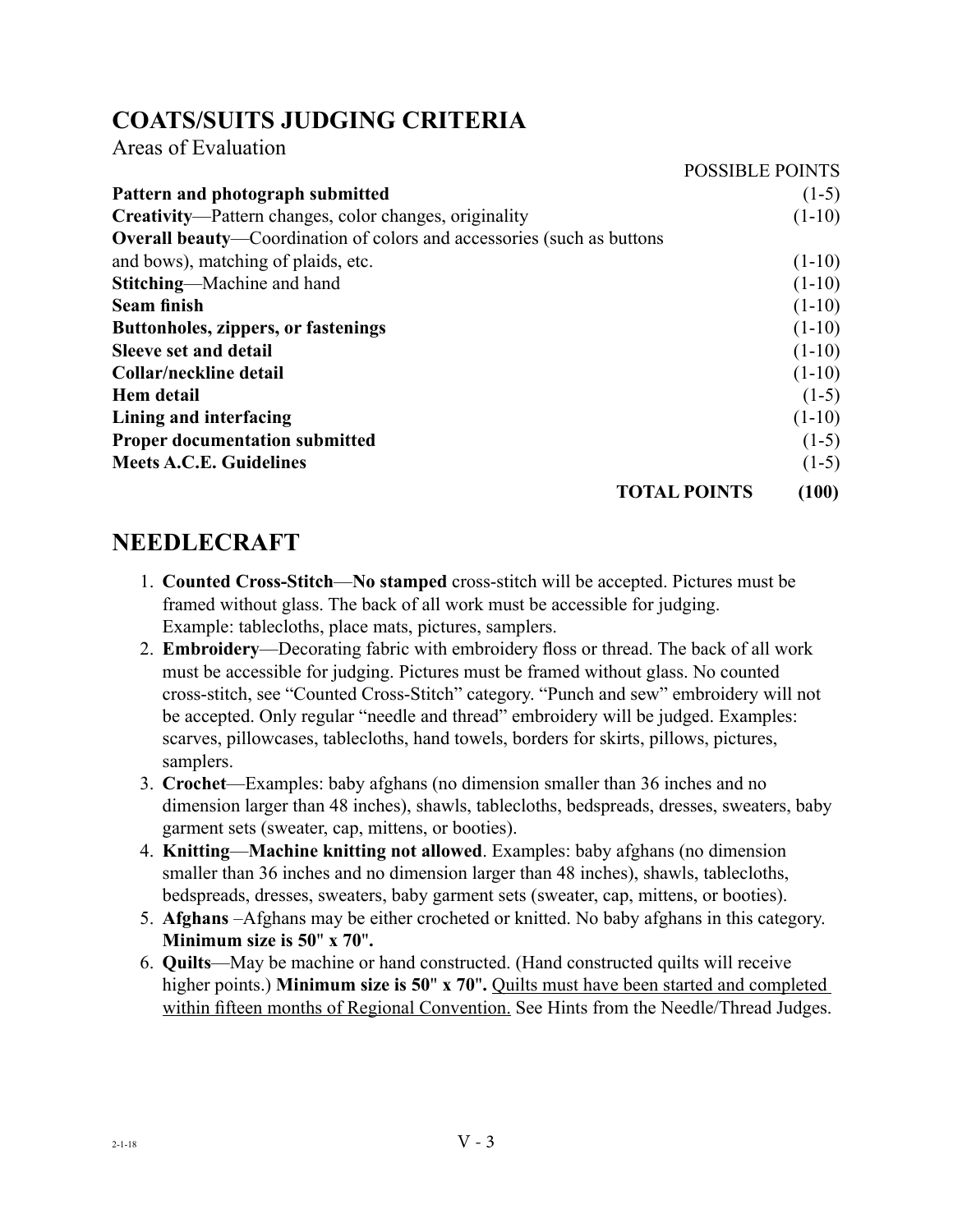## **COUNTED CROSS-STITCH AND EMBROIDERY JUDGING CRITERIA**

Areas of Evaluation

|                                                        | <b>POSSIBLE POINTS</b> |          |
|--------------------------------------------------------|------------------------|----------|
| <b>Pattern submitted</b>                               |                        | $(1-5)$  |
| Creativity—Pattern changes, color changes, originality |                        | $(2-20)$ |
| <b>Overall beauty</b>                                  |                        | $(1-15)$ |
| Technique—Difficulty and variety of stitches           |                        | $(1-15)$ |
| <b>Uniformity of stitches</b>                          |                        | $(2-20)$ |
| Finishing—Thread ends secured, preferably no knots     |                        | $(1-10)$ |
| <b>Blocking</b>                                        |                        | $(1-10)$ |
| <b>Proper documentation submitted</b>                  |                        | $(1-5)$  |
|                                                        | <b>TOTAL POINTS</b>    | (100)    |



| Areas of Evaluation |  |
|---------------------|--|
|                     |  |

|                                                               | <b>POSSIBLE POINTS</b> |          |
|---------------------------------------------------------------|------------------------|----------|
| <b>Pattern submitted</b>                                      |                        | $(1-5)$  |
| <b>Creativity—Pattern changes, color changes, originality</b> |                        | $(1-10)$ |
| <b>Overall beauty</b>                                         |                        | $(1-10)$ |
| <b>Technique—Difficulty of stitches, variety of stitches</b>  |                        | $(1-15)$ |
| <b>Uniformity of stitches</b>                                 |                        | $(1-15)$ |
| Gauge                                                         |                        | $(1-10)$ |
| <b>Finishing—Thread ends secured, preferably no knots</b>     |                        | $(1-10)$ |
| <b>Blocking</b>                                               |                        | $(1-10)$ |
| <b>Proper documentation submitted</b>                         |                        | $(1-10)$ |
| <b>Meets A.C.E. Guidelines</b>                                |                        | $(1-10)$ |
|                                                               | <b>TOTAL POINTS</b>    | (100)    |

# **QUILTS JUDGING CRITERIA**

Areas of Evaluation

|                                                               | <b>POSSIBLE POINTS</b> |
|---------------------------------------------------------------|------------------------|
| <b>Pattern submitted</b>                                      | $(1-5)$                |
| <b>Creativity—Pattern changes, color changes, originality</b> | $(1-15)$               |
| <b>Overall beauty</b>                                         | $(1-15)$               |